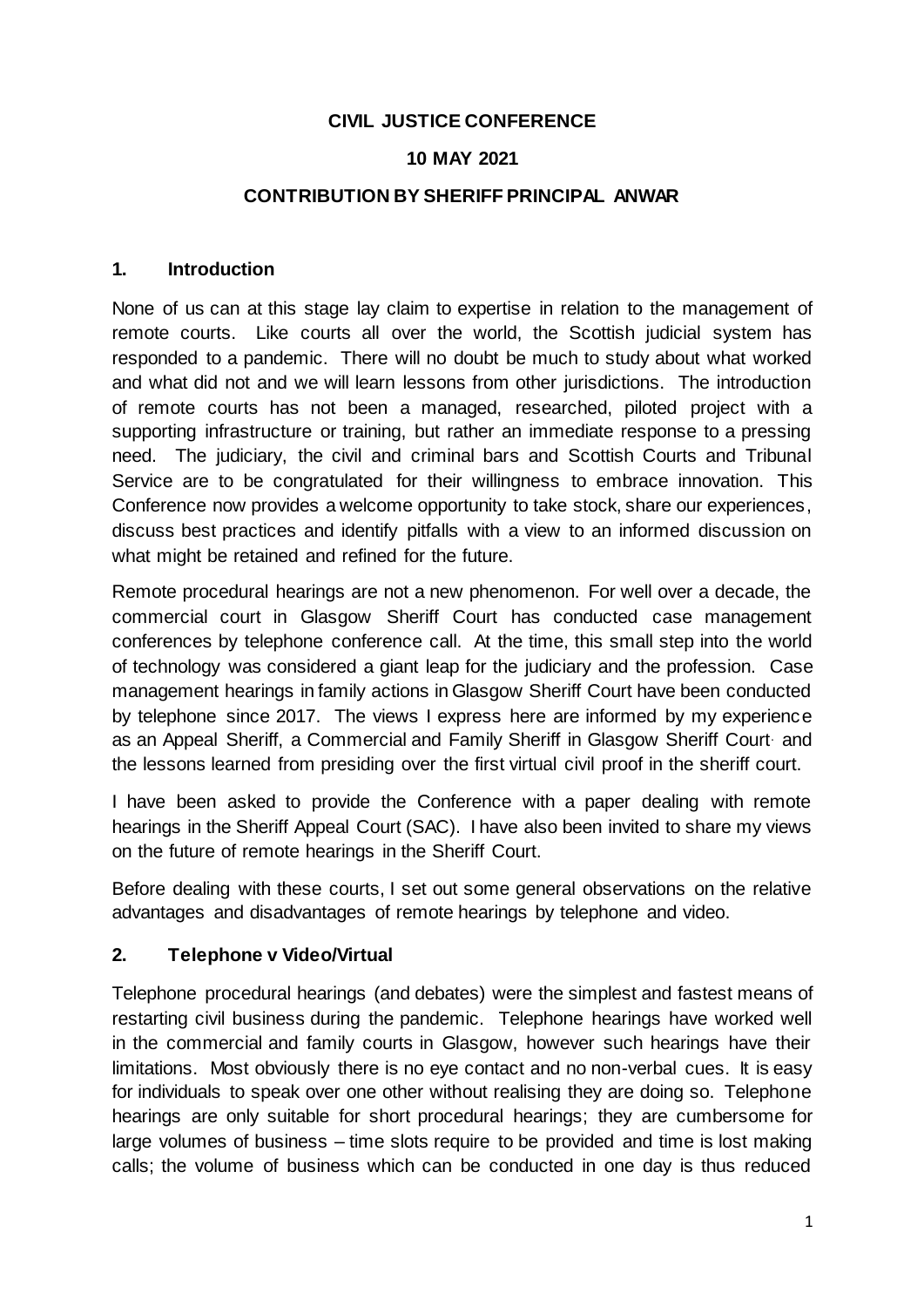causing delays in the administration of justice; problems are caused if an agent provides the wrong number or the clerk notes it incorrectly.

In addition, managing party litigants by telephone can be more challenging. It is difficult to convey that human connection and empathy which may help a party litigant feel respected and more at ease. It is more challenging to explain legal terms or procedural requirements to a party litigant by telephone when you cannot see from their expression, or a nodding of their head whether they understand what is being said. And of course, for the small category of disruptive or difficult party litigants, it can be more difficult to express disapproval of their conduct or control their behaviour<sup>1</sup>.

Remote courts by WebEx are a welcome development and address many of these issues. They have been generally well received by the profession and by the judiciary as an alternative to telephone hearings.

The remainder of this paper will discuss remote hearings by WebEx as an alternative to in person hearings.

# **3. The Sheriff Appeal Court**

Procedural business in the SAC resumed by telephone conference on 11 May 2020. The first remote civil appeal presided over by a Triple Bench took place on 4 June 2020. WebEx based procedural hearings commenced in November 2020.

## **3.1** *Procedural Hearings*

 $\overline{a}$ 

Procedural hearings by WebEx work very well in the SAC. By their nature, such hearings are generally short. They tend to involve a single issue for determination or require an Appeal Sheriff to make a range of well-defined orders by way of case managing an appeal.

The WebEx procedural hearing gathers all participants in a virtual courtroom much like a physical court with the clerk discussing the running order with the assembled parties. The Appeal Sheriff then joins and each case is called. While agents/counsel and parties are awaiting their case, they are encouraged to turn off their video and audio. This also allows such persons to continue to work on other matters until their case is called – something which was not possible from the public gallery.

Judicial preparation for such hearings is much as it was pre-Covid. Prior to the pandemic, hard copy papers were delivered to appeal sheriffs by the SAC clerks. Papers are now filed electronically in folders for individual appeal sheriffs which is of considerable assistance. There is a clear environmental benefit to such a practice being retained.

It is difficult to identify a good rationale for a return to physical procedural hearings in the SAC. When such hearings are conducted remotely, Appeal Sheriffs from across

<sup>1</sup> Managing contempt issues is also challenging in any remote environment.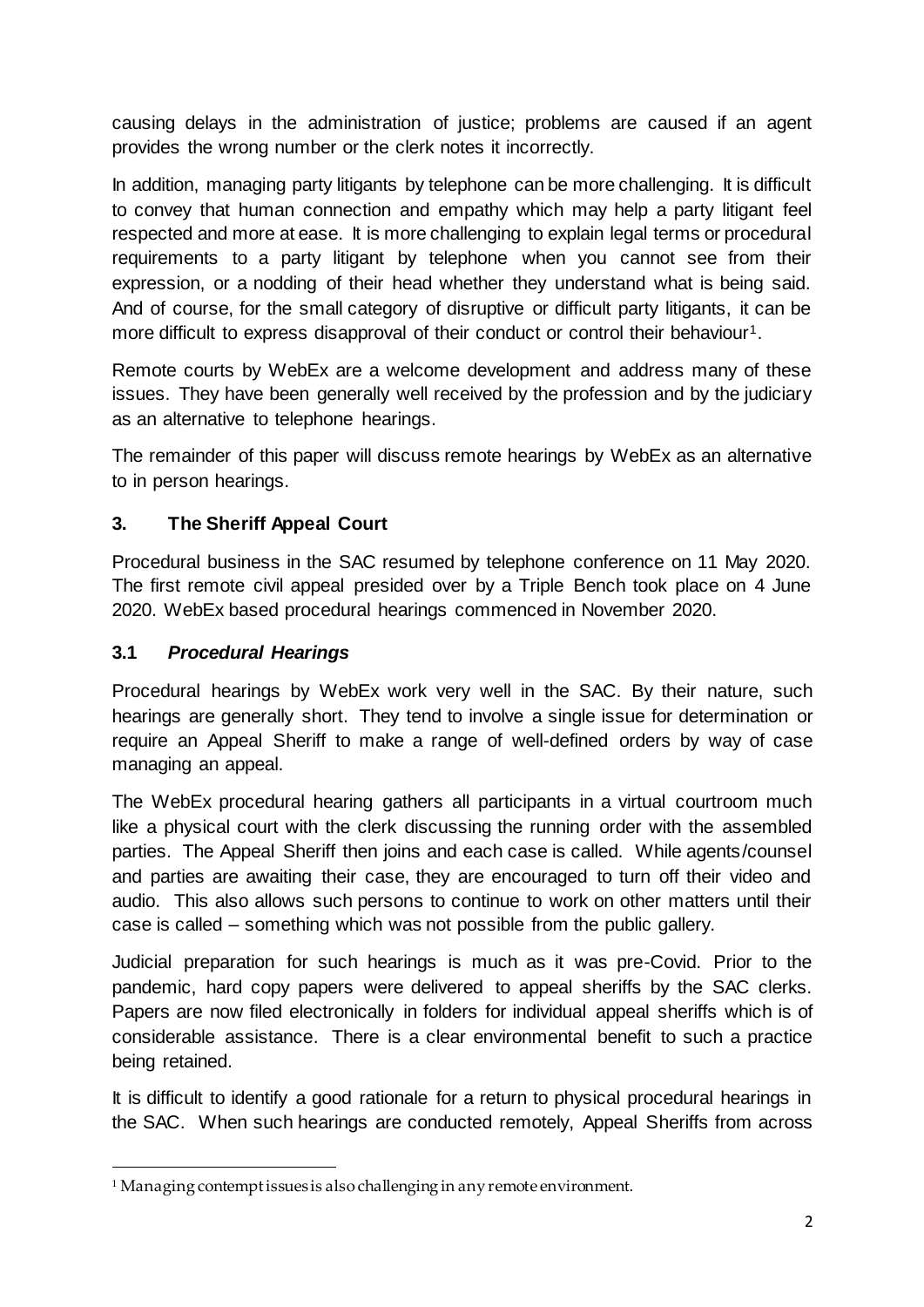Scotland can participate without the requirement to travel to Edinburgh; there is a clear benefit for agents/counsel/parties in terms of the travel time and costs involved in attending procedural hearings (which often take less than 30 minutes). There is a clear financial saving for the public purse, without any corresponding detriment to the administration of justice.

# **3.2** *Substantive Appeal Hearings*

Similarly, substantive appeal hearings have worked well in the SAC. Judicial preparation is much the same, albeit with the use of electronic rather than paper documents. Pagination of electronic documents can be problematic and such matters should be checked and resolved with the clerks prior to hearings.

Dealing with lengthy appeals can give rise to 'screen fatigue' for all participants. It is important that this is recognised and that adjournments are taken at the appropriate time.

The SAC clerks offer practice sessions to agents/counsel/party litigants prior to appeal hearings. Such sessions will often identify any issues with broadband connectivity or allow advice to be given to participants to improve audio/visual problems. With increasing familiarity of WebEx among the profession, such practice sessions are now invariably limited to assisting party litigants. Where there have been difficulties with a party litigant joining with video, they have nonetheless been able to join an appeal hearing using audio. Remarkably, no appeals have required to be adjourned owing to technical difficulties.

Single bench appeals often provide a Sheriff Principal an opportunity to sit in a local court. That can be a valuable exercise. Were remote appeal hearings to become the norm, there is a risk that justice may no longer be seen to be administered in a local jurisdiction.

Frequently, single bench appeals involve party litigants. Some party litigants can feel more at ease joining an appeal hearing remotely, from the comfort of their home. Indeed, party litigants tend to produce lengthy written submissions (and can feel better prepared having done so). In my experience, their oral submissions are normally more limited or with direction from the bench, can be focussed on the pertinent issues. For those reasons, remote hearings may suit many party litigants. On the other hand, it can be more challenging to control the environment from which a party litigant joins a remote hearing. Difficulties can arise when they either seek to refer to documents which have not been lodged prior to a hearing or refer to documents which cannot easily be identified from those lodged. In a physical court room such issues are easily managed.

Triple Bench appeals benefit from early preparation and discussions among the Appeal Sheriffs and prior active case management. That now takes place remotely in advance of the hearing. By their nature, Triple Bench appeals often involve complex issues with voluminous papers and lengthy lists of authorities. Preparing for such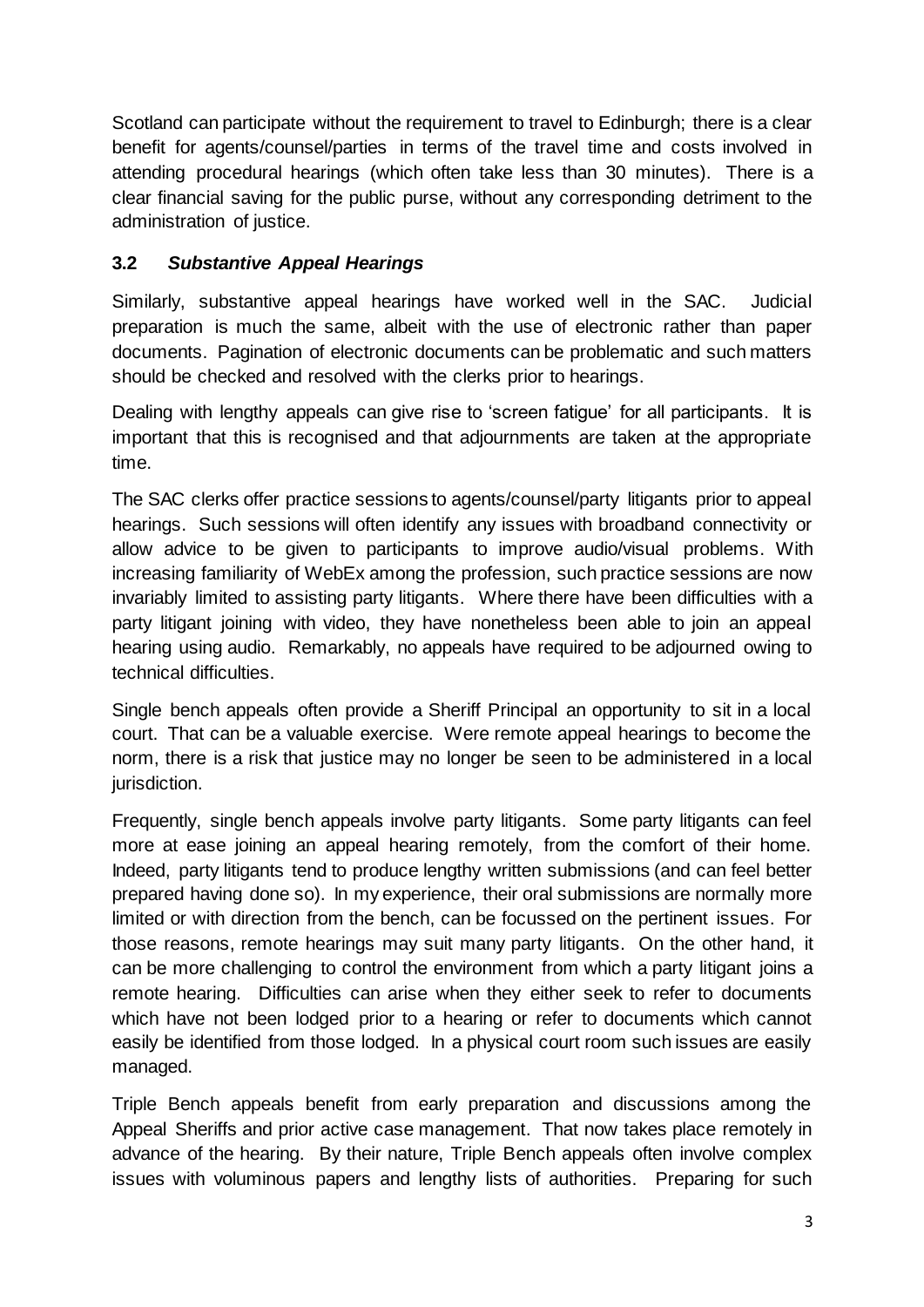hearings using electronic documents can be challenging, particularly if this is done after court hours, using a laptop from home, rather than with access to multiple screens in chambers. Well-ordered, clearly paginated and timeously lodged documents are an essential component of remote courts. A common approach to such matters across all courts in Scotland would be welcome.

Notes of argument containing hyperlinks to authorities (with relevant paragraphs of authorities highlighted) or lists of authorities with hyperlinks to the authorities listed would be of considerable benefit.

Conducting a substantive appeal hearing by WebEx has advantages. Adjournments to allow the appeal sheriffs to discuss matters are short as these take place in a virtual practice session. Oral submissions tend to be briefer and more focussed with a greater degree of emphasis on written submissions and notes of argument. That leads to a more informed discussion between the judiciary and those appearing before the court and can lead to shorter appeal hearings. Court accommodation in Edinburgh is not required. On the other hand, the spontaneous nature of a discussion between the judiciary and those appearing before the court, which can often have the effect of clarifying a submission or producing a concession, can be somewhat stifled in a virtual environment. The benefits of meeting face to face with colleagues and members of the profession and the shared learning often gleaned from such interactions are also lost. If during a hearing a matter requires to be clarified between counsel and an instructing agent, this can lead to delays while hearings are adjourned or responses to email communications are awaited.

Remote substantive appeal hearings have a place and will prove to be a very useful 'tool in the box'. In my view, the SAC should retain a discretion as to whether to convene a remote or physical substantive appeal hearing. That would allow a degree of flexibility which can take account of the views of the parties, issues of convenience and any particular issues which may arise in relation to party litigants.

# **4. The Sheriff Court**

A full discussion of the very wide ranging jurisdiction of a Sheriff is out with the scope of this paper. Instead this paper will focus on specialist courts (such as Commercial Courts and the All Scotland Sheriff Personal Injury Court or ASSPIC), procedural hearings/opposed motions/debates in ordinary actions, child welfare hearings and proofs. While it is appreciated that not all sheriff courts are currently using WebEx for procedural courts and child welfare hearings<sup>2</sup>, for the purposes of this paper, it is assumed that any future model of remote hearings is suitably resourced by trained and qualified staff, supported by a comprehensive digital infrastructure and conducted by WebEx.

It is important to note however that as a court of first instance with a wide and varied jurisdiction, the sheriff court often deals with matters which may have a profound

 $\overline{a}$ <sup>2</sup> A number of sheriff courts are conducting such hearings by telephone.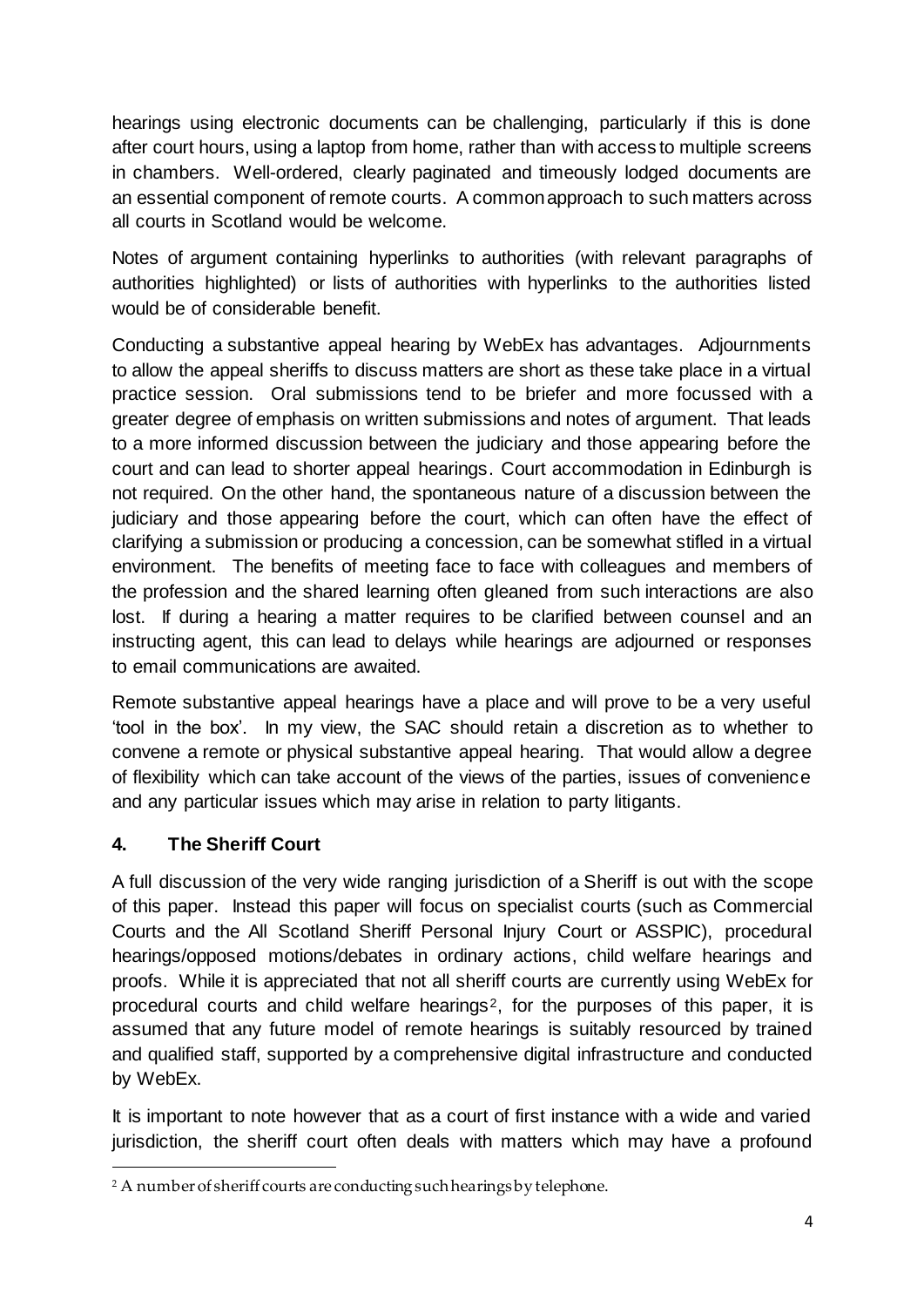impact upon the lives of litigants, such as actions for eviction or those which seek orders for the removal of children. While the problem of 'digital exclusion' is perhaps not as acute as one might assume<sup>3</sup>, in my view, the issue of social exclusion remains. There are those who lead chaotic lifestyles and may struggle to meaningfully participate in remote hearings or provide instructions to their agents; often instructions are received by agents in the court building on the morning of a hearing. These problems manifest themselves regularly in proceedings for adoption, permanence orders and proceedings in terms of the Children's Hearings (Scotland) Act 2011. In my view, very careful consideration is required before any decision is taken to retaining remote hearings for such proceedings. The comments which follow do not apply to such proceedings.

## **4.1** *Specialist Courts*

 $\overline{a}$ 

Between April and June 2020, the All Scotland Personal Injury Court (ASSPIC)<sup>4</sup> was transformed into a fully digital operating model embracing WebEx for proofs, procedural hearings and motions<sup>5</sup>. A recent pilot using Objective Connect software to allow the lodging of documents and authorities of significant volume has been well received.

The fully digital model has transformed ASSPIC into a court with true national reach. This is of particular importance given its national jurisdiction. Practitioners across Scotland have equal access to the court across all steps of procedure. Proceedings can be progressed expeditiously as the court can expect to be addressed by the principal solicitor familiar with the issues. This reduces the number of unnecessary continuations for instructions which had hitherto been a feature of the court.

Virtual proofs using WebEx are the default<sup>6</sup>. The court has issued guidance as to the considerations which are likely to be of importance in determining whether a proof might proceed by WebEx, in person or in hybrid form.

Specialist sheriff courts such as ASSPIC and Commercial Courts are well placed to take advantage of remote hearings, including evidential hearings. Such courts are presided over by specialist Sheriffs. Hearings are less likely to involve party litigants. The issues to be determined are well focussed. Evidential hearings tend to involve

<sup>&</sup>lt;sup>3</sup> See "Online Courts and the Future of Justice", Richard Susskind; according to figures from the Office of National Statistics 90% of adults in the UK in 2018 were internet users. The pandemic is likely to have accelerated the growth in the use of the internet and we should be mindful that generations to come will be increasing familiar with digital platforms.

<sup>4</sup> This court deals with a high volume of personal injury litigation (between 3,000 – 3,500 writs per year) and operates a case flow management procedural model based upon Chapters 36 and 36A of the Ordinary Cause Rules (OCR).

<sup>5</sup> Procedural hearings and motions operate in a very similar manner to the SAC civil pr ocedural court. <sup>6</sup> Civil Jury Trials are likely to commence later this year using the Remote Jury Centres.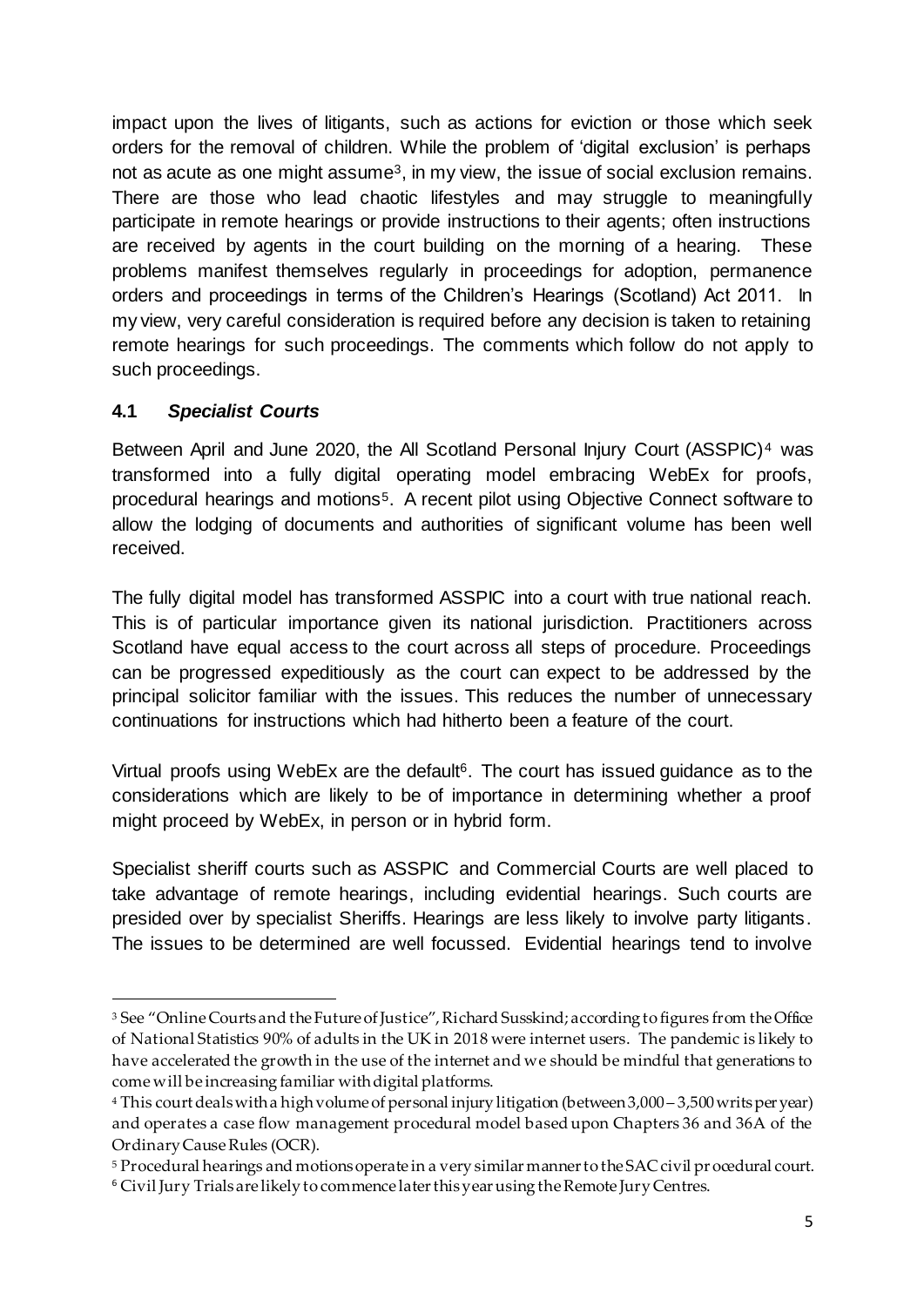expert and professional witnesses who can take advantage of the convenience of giving evidence remotely.

# **4.2** *Procedural Hearings/Opposed Motions and Debates (Ordinary Actions)*

For the reasons set out in Part 3.1, it is difficult to identify a persuasive rationale for a return to physical courts for procedural hearings/opposed motions and debates in ordinary actions, except in exceptional circumstances7.

However, it must be acknowledged that Sheriffs do not have access to individual folders containing electronic copies of papers for hearings, unlike the SAC. The volume of business in the sheriff court does not lend itself to that approach. Instead Sheriffs have access to the Integrated Case Management System (ICMS) which existed pre-Covid. While the electronic submission of documents has been encouraged during the pandemic, ICMS has not yet been adapted to facilitate easy access by Sheriffs to such documents. The system of filing documents on ICMS is not intuitive. Valuable time is lost during hearings while Sheriffs search for documents referred to by parties. Sheriffs are also often working with hybrid processes. It is cumbersome to work with a process which is part in hard copy form and part electronic. Considerable difficulties are created when documents are lodged late and have not been uploaded on to ICMS before a hearing commences. The judiciary has demonstrated a real willingness and commitment to progressing civil business remotely as efficiently as possible during the pandemic and SCTS staff have worked tirelessly to support such hearings. However, at times, dealing in particular with large bulk courts (such as Ordinary courts) has been an onerous task.

If procedural hearings/opposed motions/debates are to be conducted remotely and efficiently in future, the digital infrastructure and document management systems to support these must be improved. In that respect, a Civil Online system which allows solicitors to submit documents relating to ordinary actions directly on to ICMS is being piloted. That will undoubtedly assist. It is important too that ICMS has a function for an electronic inventory of process with hyperlinks to each item of process. The newly formed SCTS Civil Executive Action Board is now considering how that might be introduced.

In addition, there will require to be a greater emphasis on the need to comply with the directions of the court relating to the lodging of documents. Documents must be lodged timeously.

1

<sup>7</sup> Exceptional circumstances might exist e.g. where a party is unable to join a remote hearing or would struggle to participate meaningfully (whether because of connectively issues, language or communication difficulties or known vulnerabilities)or because the sheriff determines that it is in the interests of justice for the hearing to take place physically.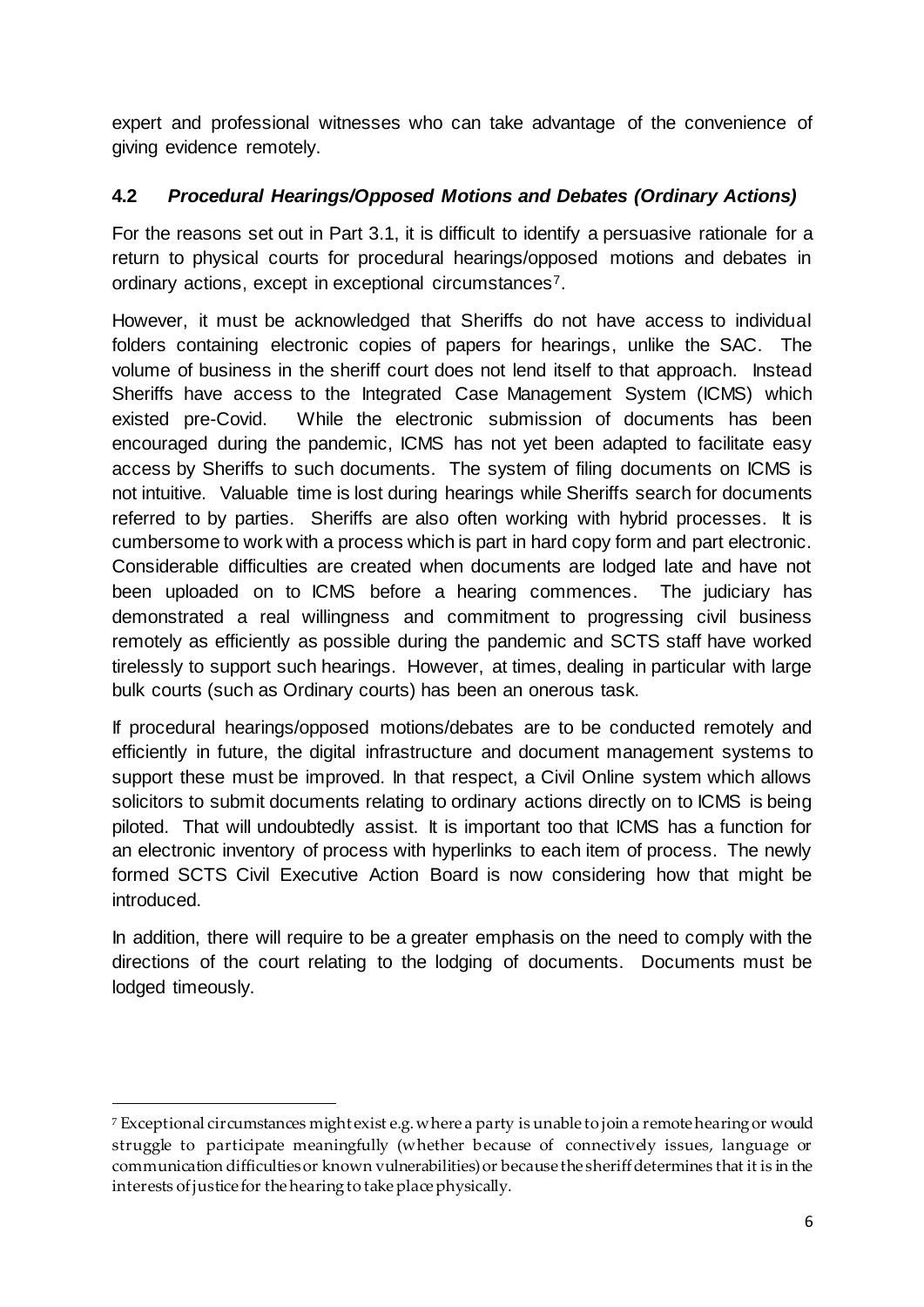## **4.3** *Child Welfare Hearings*

Sir Andrew McFarlane, the President of the Family Division invited the Nuffield Family Justice Observatory to conduct research into the effectiveness of remote hearings in the family justice system in England and Wales last year. A report of its findings was published in September 20208. Many of the findings will resonate with those who have experience of remote child welfare hearings. There was an acknowledgment from most respondents that remote family hearings are convenient and cost effective and few considered such hearings to have an adverse impact upon justice and fairness.

However, concerns were expressed about the effect of remote hearings on the authority and formality of the court. In addition, there were concerns about parents taking part in proceedings from home alone and thereafter being left to process the outcome of a hearing without the face to face debrief which might ordinary take place in a court building.

The report was commissioned at a time when hearings were being conducted primarily by telephone and when technical problems were widely reported with the use of video conferencing platforms.

In those sheriff courts where WebEx based child welfare hearings are available, they are generally working well. WebEx based hearings also offer the opportunity of 'break out rooms' or private discussions between parties and their agents, should that be necessary. There may be room for greater progress when the animosity of a physical meeting between parents is removed. Where there are allegations of domestic abuse, the party making such allegations might be in a position to engage more meaningfully in a remote hearing.

On the other hand, there are many child welfare hearings which benefit from a frank exchange between the Sheriff and the parties, by the ability of the Sheriff to 'read' the parties in court, to have a stern word with parents regarding their conduct or to persuade them to work together and to focus on the child. That 'personal engagement' between the Sheriff and the parties is not easily replicated in a remote setting.

Remote child welfare hearings (particularly those by WebEx) have provided an excellent alternative to in person hearings during the pandemic and have prevented unacceptable delays in resolving cases involving children. They will continue to be a useful 'tool in the box'9. However, I would suggest that research and consultation is necessary in this jurisdiction before a decision is made to retain remote child welfare hearings as the primary form of such hearings. The views of those practitioners, parties and members of the judiciary who have participated in WebEx based child welfare hearings should be obtained.

 $\overline{a}$ 

<sup>8</sup> Nuffield Family Justice Observatory, "Remote Hearings in the Family Justice System: reflections and experiences" September 2020.

<sup>9</sup> Such as where geographical considerations make remote hearings convenient or where there are allegations of domestic abuse.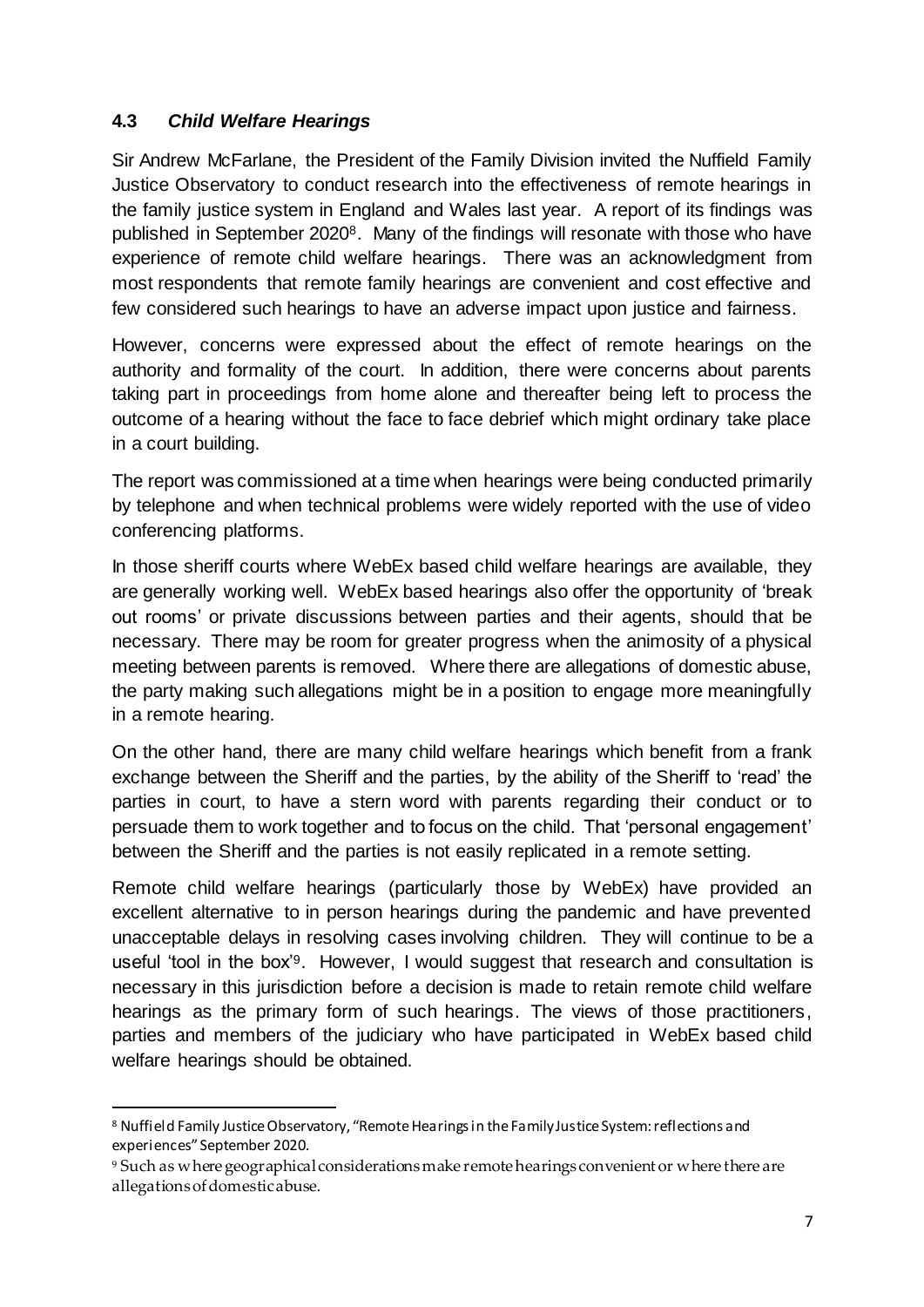## **4.4** *Proofs*

Many sheriffs have now conducted remote proofs and fatal accident inquiries . Undoubtedly, remote proofs require careful and active case management. The current ordinary court rules do not lend themselves well to this. Moreover, historically, civil proceedings in the sheriff court have rarely involved an early focus upon an evidential hearing. That would require to change. Finally, the comments made at Part 3.2 in relation to the need for an improved digital infrastructure and document management system apply equally to remote or hybrid proofs.

As others at this Conference will address the future of proofs, this paper will focus upon what changes might be required in the sheriff court were remote proofs or hybrid proofs to be retained after Covid restrictions are reduced or removed<sup>10</sup>.

The following suggestions are made:

- The approach to case management in the commercial courts and the family courts should be replicated in all ordinary actions with the Options Hearing being replaced with a Case Management Hearing<sup>11</sup> at which an early discussion on the format of the proof (remote, hybrid or in person) can take place and at which case management orders can be granted with the pre-proof hearing becoming an opportunity simply to ensure that all such orders have been complied with<sup>12</sup>;
- There requires to be a greater emphasis on the early agreement of evidence, both in terms of a joint minute of agreement and in terms of identifying whether the evidence of any witness can be agreed<sup>13</sup>;
- Timetables for exchanging and lodging of affidavits require to be agreed and strictly adhered to – this also allows a Sheriff time to consider the terms of the affidavit before any subsequent pre-proof hearing or proof diet;
- The profession might benefit from training on the drafting of affidavits to avoid such affidavits containing either irrelevant or inadmissible evidence;
- Where a physical proof or a hybrid proof is to be held, parties should be required to explain why it is necessary for any professional witness to give evidence in person. Professional and expert witnesses (including social workers, teachers and medical staff) should give evidence remotely wherever possible to prevent unnecessary delays in court and inconvenience to such witnesses;

 $\overline{a}$ <sup>10</sup> The suggestions made by Lord Tyre in his paper on Proofs regarding practices which may be retained after Covid restrictions have been reduced or removed would all be welcome developments in the sheriff courts.

<sup>11</sup> While OCR 9.12(3)(a) allows a sheriffto make such order as he thinks fit, commonly those orders are limited to simply fixing a proof diet and a pre-proof hearing.

<sup>&</sup>lt;sup>12</sup> Presently, the pre-proof hearing is often the first time that a sheriff has considered the case fully, is addressed by the parties on the evidence to be led at proof and is in a position to make any case management orders.

<sup>&</sup>lt;sup>13</sup> Joint Minutes are regularly lodged on the morning of a proof diet in the sheriff court.